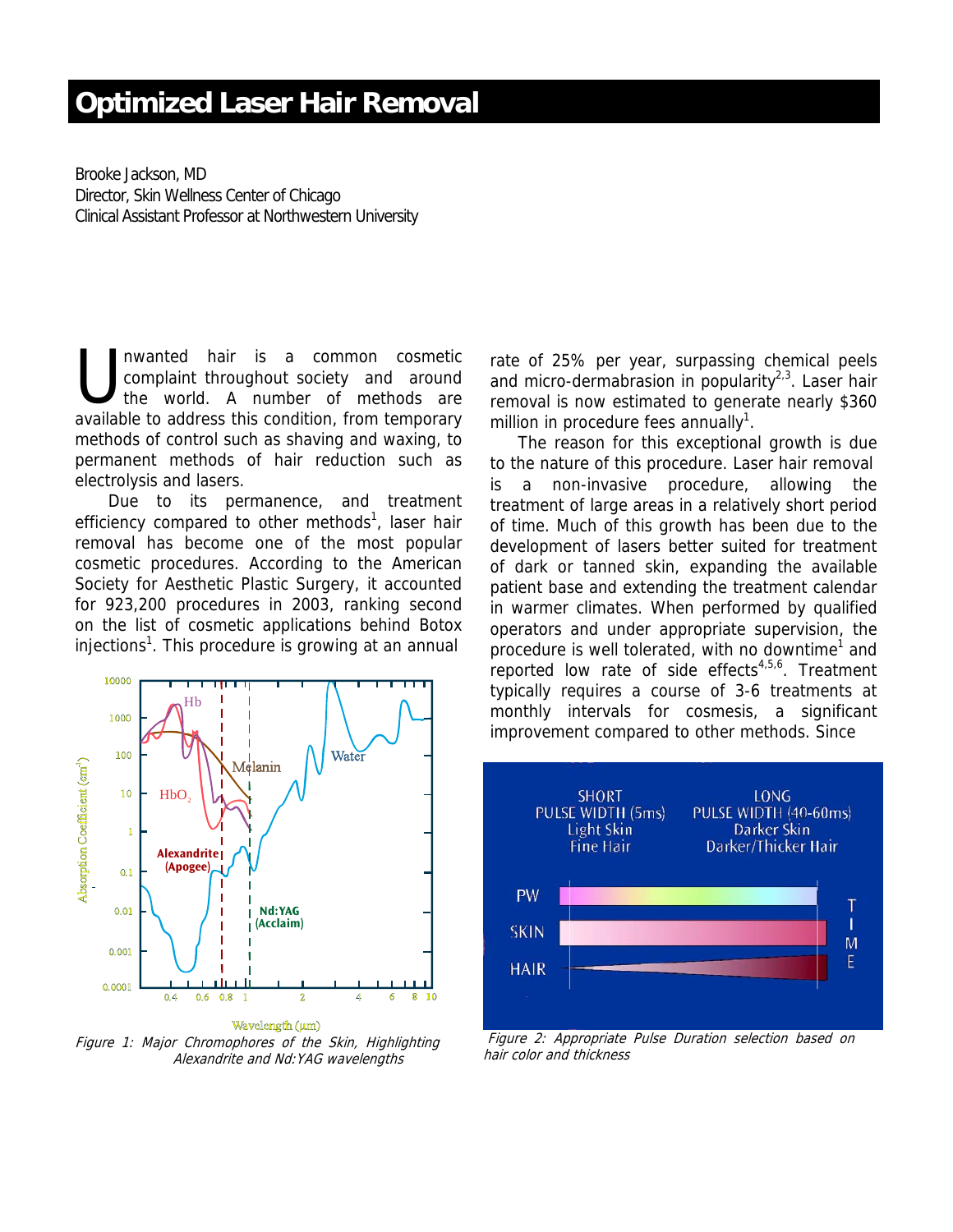

Figure 3: Female, Skin Type II subject, (top) before and (bottom) eight Months following 7 laser hair removal procedures

first being described in 1996<sup>7</sup>, laser hair removal has consistently proven its value in over 100 journal articles<sup>8</sup>.

### **Laser Hair Removal Technology**

Laser hair removal is achieved by applying the concept of selective photothermolysis<sup>9</sup>, by using a laser with a wavelength that is preferentially absorbed by the pigment in hair follicles, melanin [Figure 1]. Lasers are unique for this application, in that they produce monochromatic light, maximizing selectivity. Further they can deliver this light energy to the hair follicle in millisecond domain pulses with high peak power. This combination of selective wavelength delivered with high peak power, over an appropriate pulse duration which allows the energy to selectively target the hair follicle while minimizing the risk of damage to surrounding tissue.

Treatment efficiency is provided by high powered laser systems which deliver effective

treatment fluence (energy per unit area) in large spot sizes, and with high pulse repetition rates. This combination provides rapid treatment of large areas, including the legs and back. The addition of air cooling provides substantial improvement in patient comfort.

Both the hair, and the skin in which it resides contain melanin, requiring careful choice of laser parameters to optimize safety and efficacy for an individual's skin type. Thus, a laser wavelength well suited for fair skinned individuals may be a poor choice for those of dark skin types [Figure 2].

Two laser wavelengths have become the standards for laser hair removal; Alexandrite, such as the Apogee 5500 and Nd:YAG, such as the Acclaim 7000, both by Cynosure, Inc. Each has been designed to optimize treatment for a different patient population. The combination, of the two wavelengths embodied by the Apogee Elite, provides optimal hair removal across the patient population.

# **Alexandrite**

The alexandrite laser has an emission wavelength of 755-nm. This was among the earliest wavelengths employed for laser hair removal because it provides an excellent wavelength for treatment of lighter skin types [Figure 3]. With over eight years of clinical experience, the alexandrite laser remains the standard for hair removal in lighter skin types (types I-IV).

While well absorbed by melanin, the 755-nm wavelength has sufficient depth of penetration to effectively treat deep hair follicles. To maximize the selectivity of the Alexandrite laser, it is important to match the pulse duration of the laser to the size of the hair<sup>7</sup>. The capability to select treatment pulse durations greater than 3-msec provides users of Apogee Alexandrite lasers the ability to customize treatment parameters based on skin type and hair geometry. The addition of cold air cooling in conjunction with laser treatment provides greater patient comfort.

Treatment with the Alexandrite laser is typically conducted using the largest available spot size that provides a *clinically relevant* fluence at the highest possible pulse rate, allowing deeper penetration of energy into the tissue. When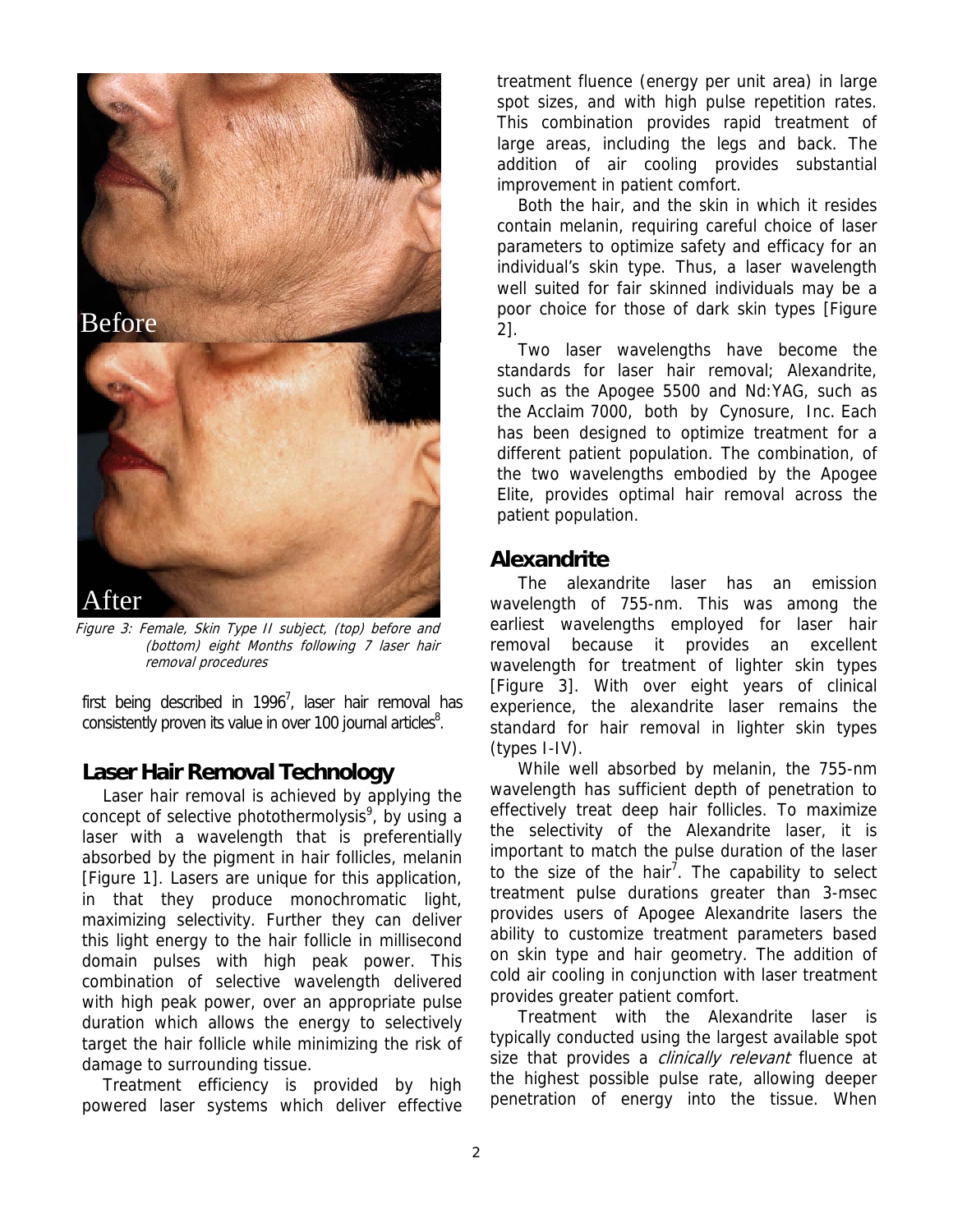conducted in association with air cooling, treatment of skin types I to II are typically between 20 and 30  $j/cm^2$  fluence, with a pulse duration of 20-msec. For treatment of thinner and/or lighter hair, the pulse duration may be reduced to as short as 5-msec, with an appropriate reduction in fluence. In type III to IV skin, treatment is typically conducted at  $18-25$  j/cm<sup>2</sup> with a pulse duration of 40-msec.

In skin types I-IV, the alexandrite laser has proven the most effective, with long-term efficacy of approximately 80% hair reduction following five treatments<sup>10</sup>. Even a single treatment results in significant long-term hair reduction<sup>11</sup>. In direct comparison, the alexandrite has been shown superior to other wavelengths $^{12}$ .

While the Alexandrite has been used for treatment of darker skin types  $(IV-VI)^{13}$  and tanned patients, there is an increased rate of side effects, owing to increased melanin concentration in the skin. The ability to adjust pulse duration to suit skin type, as well as the addition of air cooling provide some additional benefit, however a more elegant solution is the choice of a wavelength better suited to dark skin types<sup>14</sup>

In addition to hair removal, the Alexandrite laser has proven useful in the treatment of benign pigmented lesions<sup>15</sup> and symptoms of photo-aging such as wrinkles.

# **Nd:YAG**

The Nd:YAG laser has an emission wavelength of 1064-nm. Due to reduced absorption of this wavelength by melanin, the Nd:YAG is better optimized for the treatment of darker skin types (IV-VI) and those with tanned skin [Figure 4]. Since its introduction in  $1999^{16}$  the long-pulsed Nd:YAG laser has become the standard of care for treatment of darker skinned patients (types IV-VI) and those with tans $17$ 

Treatment with the Nd:YAG laser again, uses the largest spot size with a *clinically relevant* fluence When conducted in association with air cooling, treatment of skin types I to II are typically around 50  $j/cm<sup>2</sup>$  fluence, with a pulse duration of 10 to 20-msec. For treatment of tanned skin in light-skinned patients, fluence is typically reduced by 5 j/cm<sup>2</sup> to compensate for greater skin



Figure 4: Female, Skin Type V subject, (top) before, and (bottom) nine Months following 7 laser hair removal procedures

pigment. In type IV to VI skin, treatment is conducted at 25 to 40 j/cm<sup>2</sup> and with pulse duration of 20 to 40-msec. Lower fluence and longer pulse durations are employed for darker skin types.

The Nd:YAG laser has proven effective with long-term efficacy of approximately 53-71% hair reduction following multiple treatment sessions<sup>18,19</sup> Due to the reduction in melanin absorption Nd:YAG is of choice for the treatment of darker skin types for general hair removal, as well as conditions such as Pseudofolliculitis barbae, or "beard bumps"20,21.

A single treatment results in significant long-term hair reduction in tanned patients while maintaining a low rate of side effects $15$ . This utility in the treatment of tanned skin provides more confidence when treating patients during the summer months, and in warmer climates.